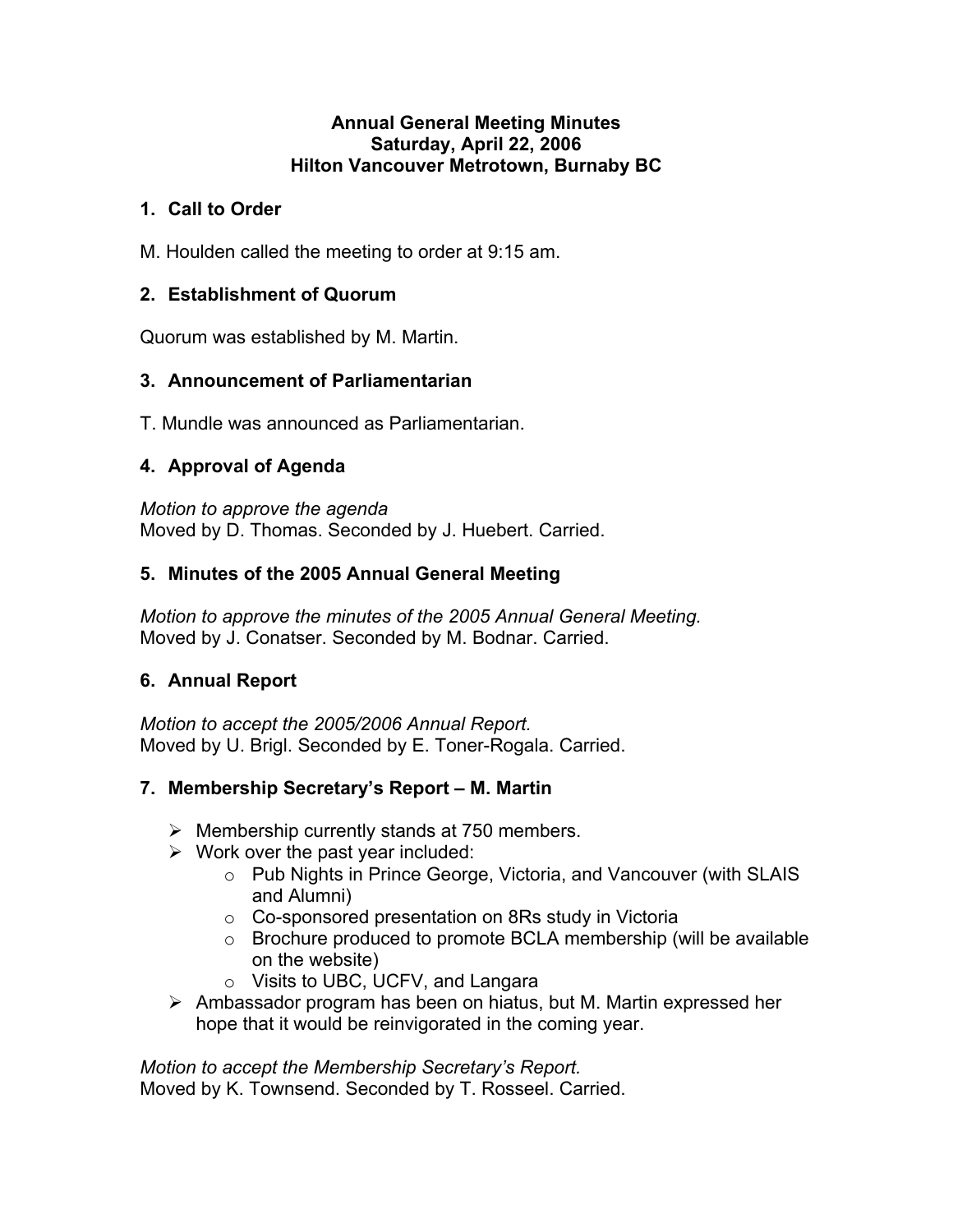# **8. Treasurer's Report – A. Duval**

### *8a. 2005 Financial Statements*

We are in excellent financial health. A. Duval expressed her thanks to A. Douglas, M. Burris, and R. Avigdor for all of their assistance.

Highlights:

- $\triangleright$  Significant profit from last year's conference (in part thanks to a sold-out tradeshow and excellent sponsorships)
- $\triangleright$  Membership revenues have increased by approximately \$10,000
- $\triangleright$  Additional revenues enabled us to maintain current membership fees

*Motion to accept the financial statement and the Treasurer's Report.* Moved by A. Duval. Seconded by D. Hutchison. Carried.

## *8b. Appointment of Auditor*

*Motion to accept Collins Barrow as auditors for 2006.* Moved by A. Duval. Seconded by K. Nelson. Carried.

## **9. Nominations Committee Report – M. Houlden**

Thanks to everyone for putting their names forward.

New Board Members are:

- Vice President/President-elect: Deb Thomas
- Assistant Treasurer/Treasurer-elect: Katie Nelson
- Membership Secretary: Trish Miller
- 2-Year Director for Conference: Trish Rosseel
- Recording Secretary: N. Fouquette
- YAACS Chair: Chris Kevlahan
- ALPS Chair: Heather Morrison

Continuing members of the Executive are:

- Incoming President: Inba Kehoe
- Past President: Melanie Houlden
- Treasurer: Charles Hogg
- Director for Conference: Pam Medland
- BCLA Reporter Editor: T. Benson

M. Houlden expressed her thanks to the outgoing executive:

- Diana Guinn (outgoing Past President)
- Sandra Singh (outgoing Conference Director)
- Andree Duval (outgoing Treasurer)
- Mari Martin (outgoing Membership Secretary)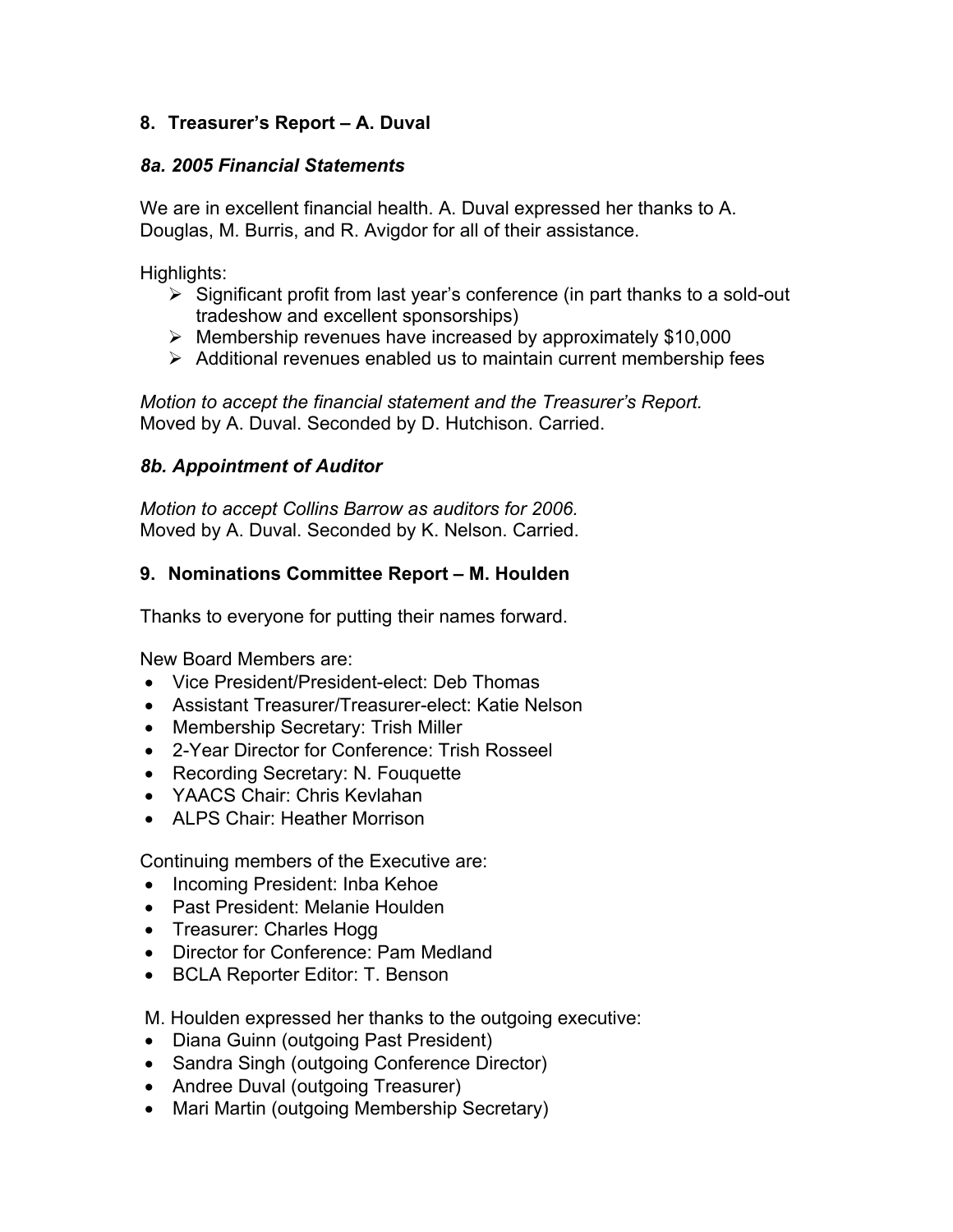- Rhian Piprell
- Corey Davis (outgoing ALPS Chair)
- Gail Thomson (outgoing YAACS Chair)
- Deb Hutchison (outgoing Recording Secretary)

*Motion to accept the new BCLA Board.* Moved by M. Bodnar. Seconded by S. Singh. Carried.

*Motion to destroy the ballots.* Moved by E. Toner-Rogala. Seconded by B. Barlow. Carried.

#### **10. Resolutions Committee Report**

#### *10a. 2005 Resolutions Update – M. Houlden*

M. Houlden described actions taken in the past year to carry out action items from the four resolutions adopted at the 2005 AGM.

#### *10b. Member Resolutions*

T. Mundle read through the following resolutions.

### *A. Resolution on New WIPO Protections for Webcasters.*

H. Morrison spoke to this resolution on behalf of the BCLA Information Policy Committee.

*Motion to accept the resolution on New WIPO Protections for Webcasters.* Moved by H. Morrison. Seconded by C. Graebner. Carried.

#### *B. Resolution on the Campaign for Open Government.*

C. Graebner spoke to this resolution on behalf of the BCLA Information Policy Committee.

Some discussion ensued about the phrase "general reluctance of all governments…", - members expressed concerns that the phrase was overly broad. A friendly amendment to eliminate this clause was accepted.

A series of additional friendly amendments to grammar and syntax were proposed and accepted.

*Motion to accept the resolution on the Campaign for Open Government as amended.*

Moved by C. Graebner. Seconded by W. Knox-Carr. Carried.